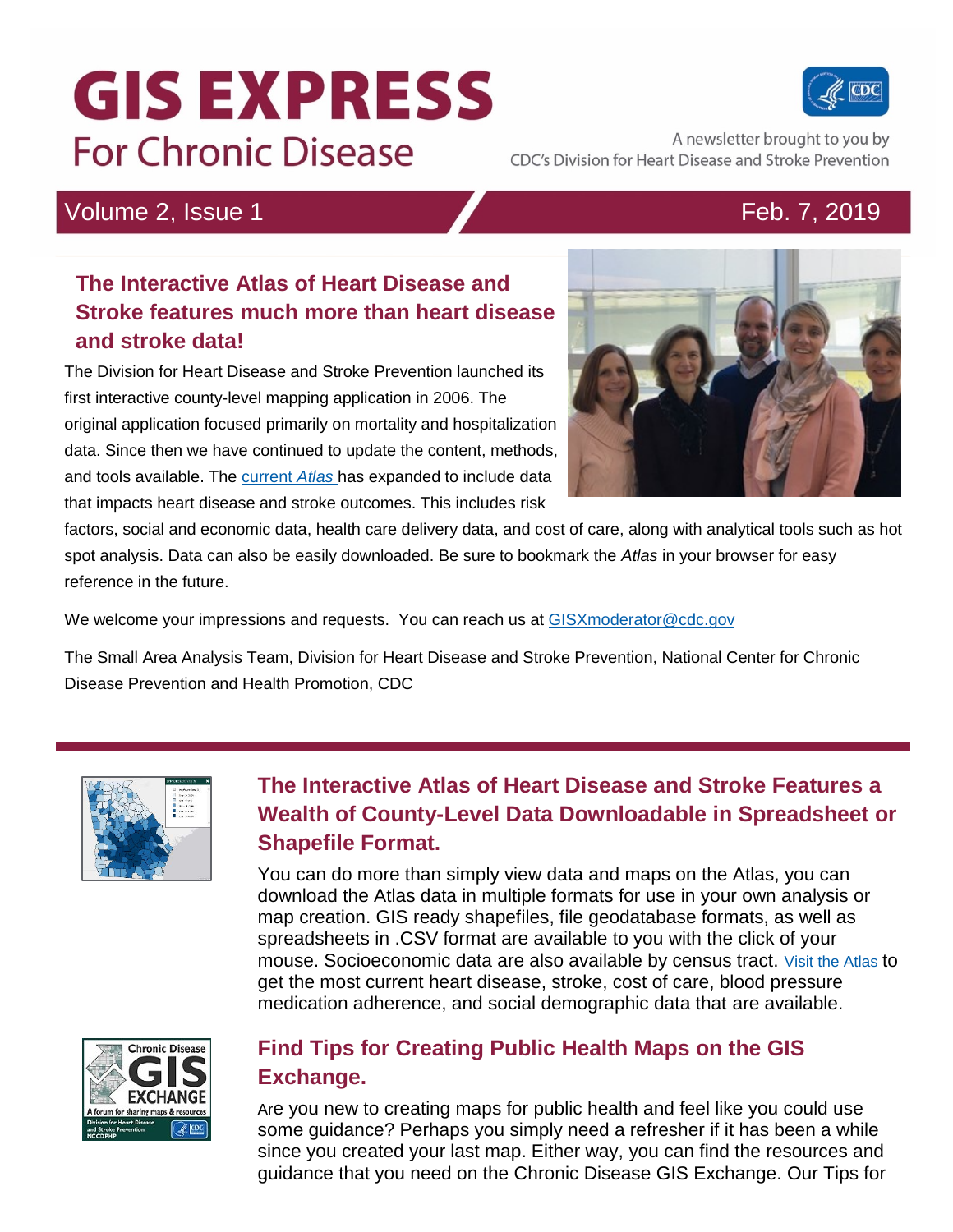Creating Public Health Maps pages include a review of the different classification methods and their impact on data, a review of basic map elements, an overview of the types of thematic maps, and a downloadable .PDF of Cartographic Guidelines for Public Health. These resources will help you design and layout your next map to maximize its effectiveness. [Visit the](https://www.cdc.gov/dhdsp/maps/gisx/resources/tips-creating-ph-maps.html)  [GIS Exchange](https://www.cdc.gov/dhdsp/maps/gisx/resources/tips-creating-ph-maps.html) and explore the resources available to help you make your next map your best map!



#### **GIS Quick Tip: Visualizing Multiple Administrative Boundaries**

When your map contains several layers of administrative boundaries such as state, county, and census, vary the color value and width of the line such that the most important boundary is the darkest and widest and the least important boundary is lighter and thinner.

Find more Quick Tips with step by step instructions [on the Chronic Disease GIS](https://www.cdc.gov/dhdsp/maps/gisx/gis-quick-tips-archive.html)  **[Exchange](https://www.cdc.gov/dhdsp/maps/gisx/gis-quick-tips-archive.html)** 



#### **New paper examines county-level differences in heart disease mortality by age, race, and gender.**

A study [recently published](https://www.ncbi.nlm.nih.gov/pmc/articles/PMC6299149/) in SSM-Population Health looked at 43 years of differences in heart disease mortality by age, race, and gender for counties across the United States. This paper found disparities that had not been observed at national levels, including many counties where black women had higher heart disease death rates than white men, especially in younger ages.These results suggest that there are instances when social determinants can offset biologic protections.



#### **Environmental exposures and chronic disease: data and tools to aid public health responses**

The Environmental Public Health Tracking Network brings together data and information from a variety of sources into a single, dynamic system so that public health officials and others can respond quickly, often within hours, to community concerns. The Tracking Network has recently added a tool to assist public health practitioners and emergency responders identify populations at risk for exposure to wildfire smoke and make informed decisions before, during, and after wildfire smoke emergencies. The wildlfire smoke tool uses predicted wildfire smoke data from the National Weather Service to show forecasted concentrations of wildfire smoke in a map display. Along with the smoke data, the Tracking Network supplies a selection of its county- and census tract-level data that highlight areas where people may be most affected by exposure to wildfire smoke. Give the Tracking Network's Data Explorer a try at <https://ephtracking.cdc.gov/>.